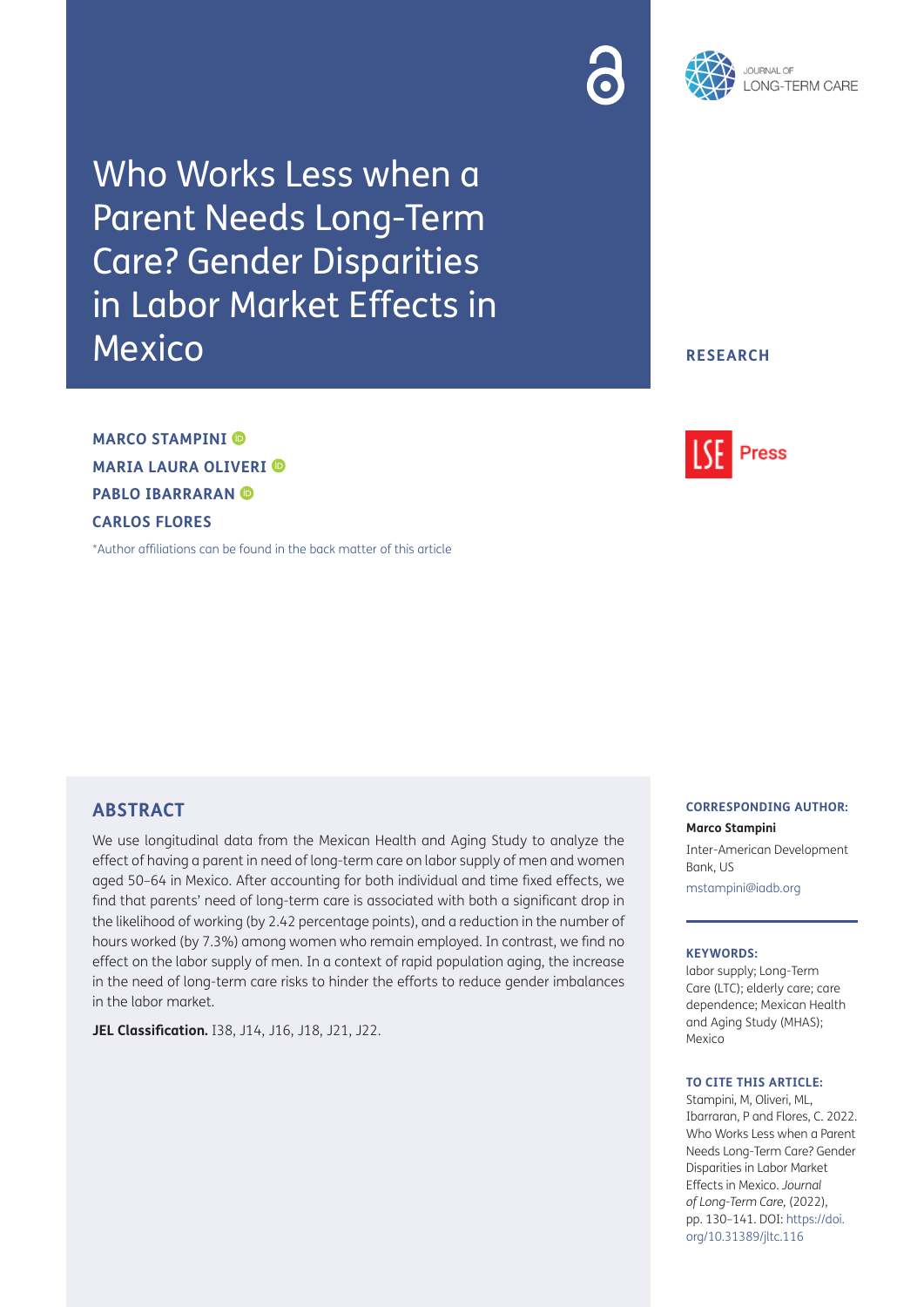## **1. INTRODUCTION**

In Latin America and the Caribbean, in 2015 there were about 8 million people older than 60 living in a situation of care dependence, i.e. experiencing difficulties in completing basic activities of daily living like dressing, bathing, or eating. This figure is estimated to grow to 27 million by 2050 (Aranco et al., 2018). In Mexico, the number of persons aged 60 and over in a situation of care dependence was estimated at 3 million in 2018 (Ibarrarán et al., 2021), and is also expected to increase in the future. Dependent persons rely on help from others, meaning they require long-term care (LTC) services.

With a few exceptions, public LTC services are very limited in most Latin American and Caribbean countries (Aranco et al., 2022). In Mexico, public provision of LTC is practically non-existent. The social protection for older persons focuses on healthcare and pensions. Although the law establishes that families have the right to receive subsidiary support from the public sector for the care of older persons in need, with the exception of few residential and day care services, to date this has not been reflected in specific national policies or strategies. Similarly, there are no services that support family caretakers (López Ortega & Aranco, 2019).

At the same time, the markets for LTC services in the region are scarcely developed, and only the most affluent can afford them. For example, only about 0.5% of Latin American and the Caribbean older people live in nursing homes or assisted living facilities, versus over 2% in Europe or the United States (Cafagna et al., 2019). In Mexico, less than 3% of those receiving LTC at home report paying for it (González-González et al., 2019).

Given the lack of public services and the scarcity or unaffordability of private services, most of the burden of LTC falls on family members, particularly on women. Data from the 2014 Mexican time-use survey show that women provide 72% of the hours of family LTC. According to ILO [\(2018](#page-11-0):p. 72), "gender inequality in unpaid care work is […] the missing link that influences gender gaps in labor outcomes. Applying a 'care lens' to the analytical framework, in both its paid and unpaid dimensions, is essential to understanding and addressing the perpetuation of gender inequalities in the labor force." LTC is part of this missing link, a part that will grow in importance in the near future due to rapid population aging. Women who carry the burden of caregiving are likely to end up with lower employment and income. This creates "gender gaps in savings and assets, placing further restraints on women's decisionmaking power within households, restraining their access to social protection (including old-age pensions)" ([ILO, 2018:](#page-11-0)p. 11).

In this paper, we analyze how having a parent in need of LTC affects labor supply in Mexico. Our contribution is the first to use longitudinal data from the Mexican Health and Aging Study (MHAS)<sup>1</sup> to estimate the effect of LTC needs on labor supply by gender while accounting for individual and time fixed effects. The first type of fixed effects adjusts for time-invariant unobserved individual characteristics (e.g., genetic characteristics that affect both parents and children's health) that may confound the relation of interest, while the second adjusts for timevarying confounders that are common across individuals (e.g., macroeconomic conditions). We analyze separately the effects on women and men's labor supply.

The remainder of the paper is organized as follows. Section 2 reviews the existing literature on informal LTC and labor supply. Section 3 describes the MHAS data. Section 4 explains our estimation methodology. Section 5 contains multivariate analysis results. The last section holds the conclusions and discusses certain policy implications.

# **2. EXISTING LITERATURE AND RELATIONSHIP WITH OUR RESEARCH QUESTION**

Most of the related literature focuses on the labor market effects of providing LTC in high-income countries. It provides evidence of negative effects on participation in paid work (Ettner, 1995; [Bolin, Lindgren](#page-10-1)  [& Lundborg, 2008](#page-10-1); [Leigh, 2010;](#page-11-1) [Crespo & Mira, 2014;](#page-10-2) [Heitmueller, 2007;](#page-11-2) [Ciccarelli & Van Soest, 2018](#page-10-3)), on the number of hours worked [\(Johnson & Lo Sasso, 2000;](#page-11-3) [Johnson & Lo Sasso, 2006](#page-11-4); [Van Houtven, Coe & Skira,](#page-11-5)  [2013](#page-11-5); [Fahle & McGarry, 2017](#page-10-4); [Ciccarelli & Van Soest,](#page-10-3)  [2018](#page-10-3)), and on workers' hourly wages ([Carmichael](#page-10-5)  [& Charles, 2003](#page-10-5); [Heitmueller & Inglis, 2007](#page-11-6)). Some studies find evidence of greater labor market effects for female caregivers (generally wives or daughters) than for men ([Carmichael & Charles, 2003](#page-10-5); [Johnson &](#page-11-4)  [Lo Sasso, 2006;](#page-11-4) [Ciccarelli & Van Soest, 2018\)](#page-10-3), and that LTC increases the probability of early retirement [\(Van](#page-11-5)  [Houtven, Coe & Skira, 2013\)](#page-11-5).

Ciccarelli and Van Soest ([2018](#page-10-3); [Table 1](#page-2-0)) present a comprehensive review of the existing literature and highlight some stylized facts. First, "studies based on cross-sectional data typically use instrumental variables. Parental health is often used to construct instruments for caregiving, with the argument that parental health has no effect on paid work other than through caregiving" ([Ciccarelli & Van Soest, 2018](#page-10-3):p. 365). Second, some longitudinal studies estimate fixed-effect models in order to account for time-invariant characteristics of both care dependent parents and caregiving children ([Leigh, 2010\)](#page-11-1). Third, some studies combine instrumental variables and panel data models. This is the case of Ciani (2012), [Van](#page-11-5)  [Houtven, Coe and Skira \(2013\)](#page-11-5), [Crespo and Mira \(2014\).](#page-10-2) The magnitude of the estimated coefficients is affected by the estimation methodology. Instrumental variable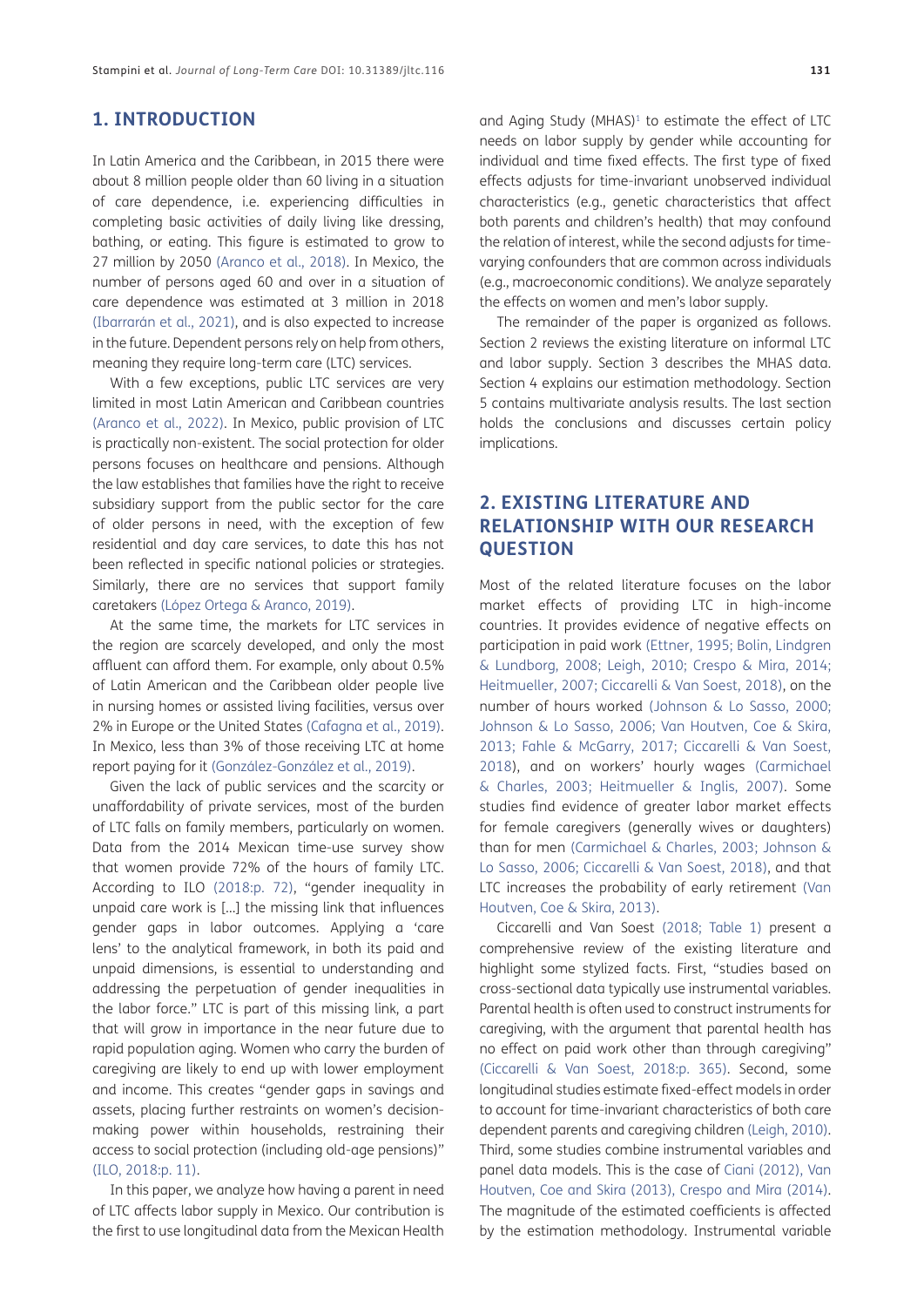|                                                   | <b>WOMEN</b> |             |           | <b>MEN</b> |             |           |
|---------------------------------------------------|--------------|-------------|-----------|------------|-------------|-----------|
| <b>VARIABLE</b>                                   | OBS.         | <b>MEAN</b> | STD. DEV. | OBS.       | <b>MEAN</b> | STD. DEV. |
| Employed                                          | 20,080       | 0.356       | 0.479     | 15,607     | 0.804       | 0.397     |
| Hours of work per week, conditional on employment | 7,227        | 39.754      | 20.595    | 12,591     | 50.052      | 18.182    |
| Father or mother requires LTC                     | 18,763       | 0.141       | 0.348     | 14,605     | 0.127       | 0.333     |
| Age (years)                                       | 20,374       | 56.711      | 4.103     | 15,950     | 57.057      | 4.019     |
| Age 50-54                                         | 20,374       | 0.348       | 0.476     | 15,950     | 0.308       | 0.462     |
| Age 55-59                                         | 20,374       | 0.363       | 0.481     | 15,950     | 0.387       | 0.487     |
| Age 60-64                                         | 20,374       | 0.290       | 0.454     | 15,950     | 0.305       | 0.460     |
| Married or living with partner                    | 19,384       | 0.700       | 0.458     | 15,311     | 0.853       | 0.354     |
| Number of siblings                                | 19,443       | 5.592       | 3.013     | 14,864     | 5.606       | 3.051     |
| Excellent or regular health status                | 19,348       | 0.883       | 0.322     | 14,393     | 0.920       | 0.272     |
| Regular or poor economic status                   | 19,311       | 0.754       | 0.431     | 14,357     | 0.756       | 0.429     |
| No schooling                                      | 20,125       | 0.156       | 0.363     | 15,776     | 0.109       | 0.312     |
| Did not complete primary schooling                | 20,125       | 0.262       | 0.440     | 15,776     | 0.258       | 0.438     |
| Completed primary schooling                       | 20,125       | 0.219       | 0.414     | 15,776     | 0.223       | 0.416     |
| Completed secondary schooling                     | 20,125       | 0.282       | 0.450     | 15,776     | 0.265       | 0.441     |
| Completed tertiary schooling                      | 20,125       | 0.081       | 0.273     | 15,776     | 0.145       | 0.352     |
| Year = $2001$                                     | 20,374       | 0.147       | 0.354     | 15,950     | 0.155       | 0.362     |
| Year = $2003$                                     | 20,374       | 0.128       | 0.334     | 15,950     | 0.130       | 0.336     |
| Year = $2012$                                     | 20,374       | 0.245       | 0.430     | 15,950     | 0.266       | 0.442     |
| Year = $2015$                                     | 20,374       | 0.193       | 0.395     | 15,950     | 0.184       | 0.388     |
| Year = $2018$                                     | 20,374       | 0.288       | 0.453     | 15,950     | 0.265       | 0.441     |

<span id="page-2-0"></span>**Table 1** Pooled 2001–2018 MHAS Descriptive Statistics, Women and Men Aged 50–64.

Source: Authors' calculations based MHAS data.

models tend to produce estimated effects that are larger in magnitude than those from Ordinary Least Squares (OLS) models.[2](#page-9-1) In contrast, fixed effect estimates tend to be smaller than those obtained through random effect or pooled OLS models.

Our study is the first to focus on an emerging country. It differs from the existing literature in that we explore the effect of a parent's need of LTC on labor supply, rather than the effect of actually providing care. This has two motivations. First, drawing causal inferences on the labor supply effect of "having a parent in need of LTC" instead of "providing LTC" is relatively easier, because the former variable is not as susceptible to endogeneity as the latter. "Providing LTC" is an endogenous decision by an individual, while "having a parent in need of LTC" is not an individual choice and may in some instances be the result of an exogenous event (e.g., a fall). Second, as the number of care dependent older persons is expected to increase significantly in the coming years, it is important to consider the overall effect of "having a parent in need of LTC" on labor supply. This overall effect encompasses *all* possible channels and explanations how having a parent in need of LTC may affect labor supply. One of these channels is that the children may decrease labor supply to provide LTC when having a parent that needs it. However, there are several other possible channels, such as: (1) children may increase labor supply to pay for parents' LTC and/or medical expenses, or to help support their parents economically; (2) children may decrease labor supply to increase the supply of housework that was previously done by parents; (3) children may increase labor supply to compensate for a reduction in labor provided by the parents, for example in a family business. Labor supply may increase or decrease for these reasons irrespective of the provision of LTC. By analyzing the overall effect of having a parent in need of LTC on labor supply, rather than the effect of a particular channel variable (providing LTC) on labor supply, we complement the existing literature to gain a better understanding of the possible effects of the growing number of care dependent older persons and the heavy burden carried by women.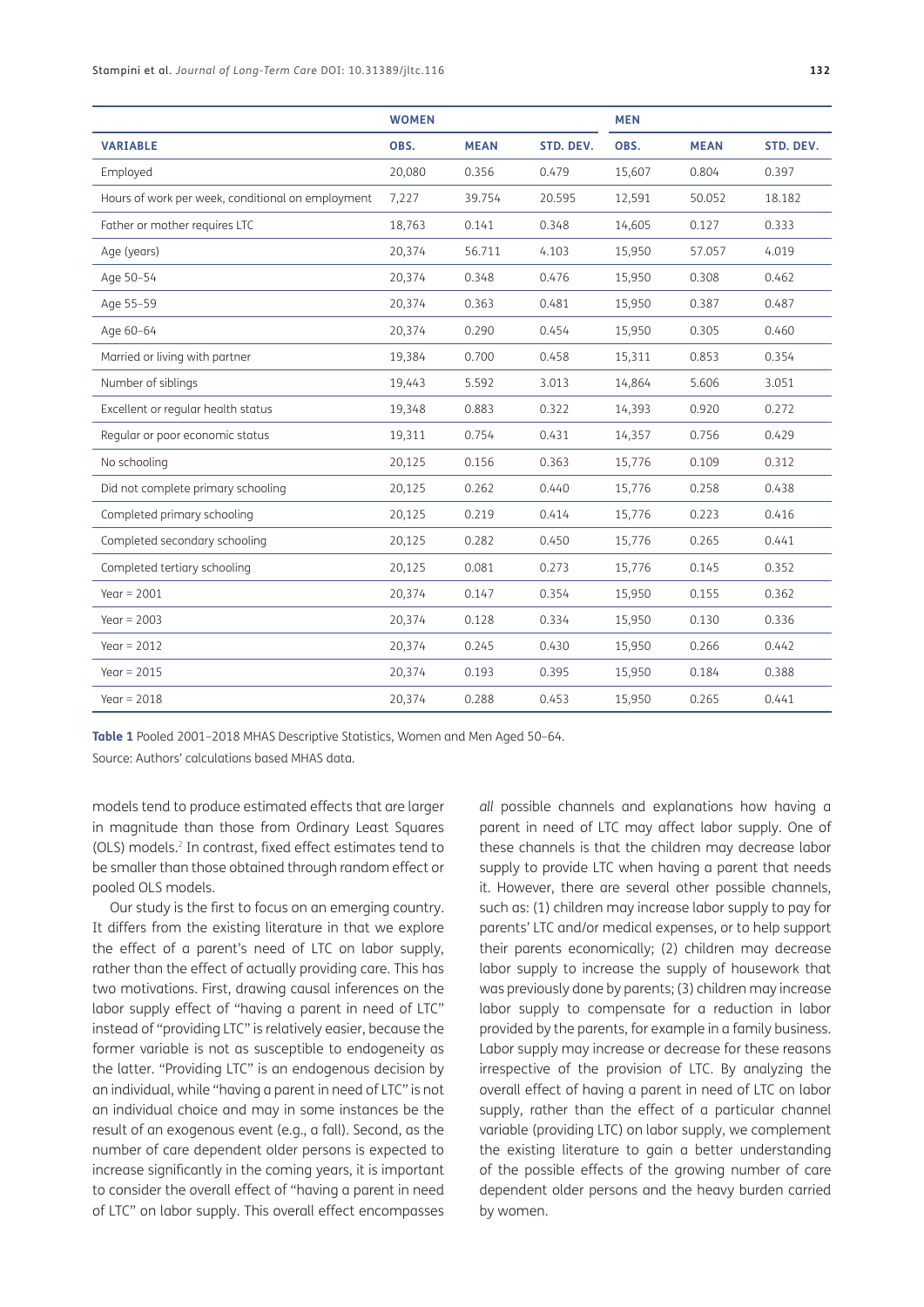## **3. DATA**

The MHAS collects data on aging, health status, and the burden of disability of Mexican individuals over age 50 [\(Wong et al., 2015\)](#page-11-7). The first wave of data was collected in 2001, with a nationally representative sample of persons born in 1951 or earlier. Follow-up surveys were conducted in 2003, 2012, 2015, and 2018. In 2012 and 2018, the sample was expanded to include new individuals and thus maintain representativeness of the Mexican population over 50.[3](#page-9-2) We combine all the existing five waves of data to create an unbalanced panel. Our analysis is based on a sample of 20,374 women and 15,950 men ages 50 to 64. We exclude persons over the age of 65, as they have reached the legal retirement age and are therefore substantially less likely to work.

The treatment variable "having a parent in need of LTC" is equal to one if the person replied yes to either one of two questions, referred to mother and father, phrased as follows: "Due to a health problem, does your [parent] need help with basic necessities such as dressing, eating or bathing?". As for the outcomes: (a) the variable "employed" is equal to one if the person replied that she was working when asked "at the moment, are you? (1) working; (2) looking for work; (3) not working";<sup>4</sup> (b) the number of hours worked is the sum of the number of hours indicated for each day of the week in response to the question "normally, which days and how many hours do you spend at your primary job? (\_\_) Monday, (\_\_) Tuesday, (\_\_) Wednesday, (\_\_) Thursday, (\_\_) Friday, (\_\_) Saturday, (\_\_) Sunday." Only the primary job is considered, due to lack of information in the survey on hours worked in a secondary job.<sup>5</sup>

[Table 1](#page-2-0) presents descriptive statistics for our MHAS sample. Women were 57 years old on average; 35.6% of them worked at the time of the survey; those who worked did so about 40 hours per week; and 14.1% of them had a parent requiring LTC. Most of the women in the sample were married or living with their partner (70%); only 36.3% had completed secondary education or higher; 88.3% classified their health status as regular or excellent; and 75.4% classified their economic situation as either regular or poor. Men had a much higher employment rate (80.4%), and, conditional on being employed, worked longer hours (50 per week); 12.7% of them had a parent requiring LTC. They were more likely to be married or living with a partner (85.3%); 41% had completed secondary education or higher; 92% classified their health status as regular or excellent; and 75.6% classified their economic situation as either regular or poor.

## **4. METHODOLOGY**

In this paper, we employ a two-way fixed-effects model to estimate the effects of having a parent in need of

LTC on labor supply. This model is widely used in the literature when analyzing the effect of a "treatment" or intervention on an outcome (e.g., [Almond, 2006](#page-10-6); [Hotz](#page-11-8)  [& Xiao, 2011;](#page-11-8) Aaronson, Sumit & French, 2012; [Bitler &](#page-10-7)  [Carpenter, 2016](#page-10-7)). While random-effects models have also been used in the literature when analyzing the effect of providing LTC on labor supply (e.g., [Johnson &](#page-11-4)  [Lo Sasso, 2006\)](#page-11-4), we employ the fixed-effects model for two main reasons. First, random-effects models require the unpalatable assumption that the random individual effects are independent of the covariates included in the model (e.g., [Greene, 2004](#page-11-9); Angrist & Pischke, 2009:p. 223). In our setting, this assumption is unlikely to hold as it would require that individual-level characteristics that are time invariant (e.g., personality, innate ability, and genetic predisposition to certain diseases) are uncorrelated with covariates such as health status and education (see also Footnote 2 in [Johnson & Lo Sasso,](#page-11-4)  [2006\)](#page-11-4). Second, even if the previous assumption were to hold, for our main purpose of estimating the effect of having a parent in need of LTC on labor supply the main advantage of using a random-effects model instead of a fixed-effects model would be a gain in efficiency. However, as argued elsewhere in the literature, the gain in efficiency is unlikely to be large enough to compensate for the risk of inconsistency if the assumption is indeed invalid (e.g., Angrist & Pischke, 2009:p. 223). [6](#page-9-5)

Using MHAS data, we estimate the following two-way fixed effect model, separately for women and men:

$$
L_{it} = \beta_0 + \beta_1 \cdot LTC_{it} + \beta_2 \cdot X_{it} + \alpha_i + \delta_t + u_{it},
$$
\n(1)

where *i* and *t* are subscripts representing individuals and time, respectively. *L* represents the dependent variables: a dummy for the status of currently working, and the natural logarithm of the number of hours worked per week in the primary occupation. The equation for the number of hours is conditional on working, meaning it is only estimated for observations with a positive number of hours worked. We consider the natural logarithm of the number of hours worked to ensure normality in the distribution of the dependent variable.

*LTC* is the treatment variable and indicates whether the individual has a parent in need of care.[7](#page-9-6) *X* is a vector of controls selected based on a review of prior literature. It includes: two dummies for age (50–54 years old, 55–59 years old, with 60–64 as omitted category) to account for nonlinearity; four dummies for the level of education (did not complete primary, completed primary, completed secondary, and completed tertiary; with no schooling as the omitted category); a dummy for being married or living with a partner; number of siblings; a dummy for health status, self-reported as regular or excellent; and a dummy for economic status, self-reported as poor or regular. The health and economic status of the individuals were collected through categorical answers (bad, regular,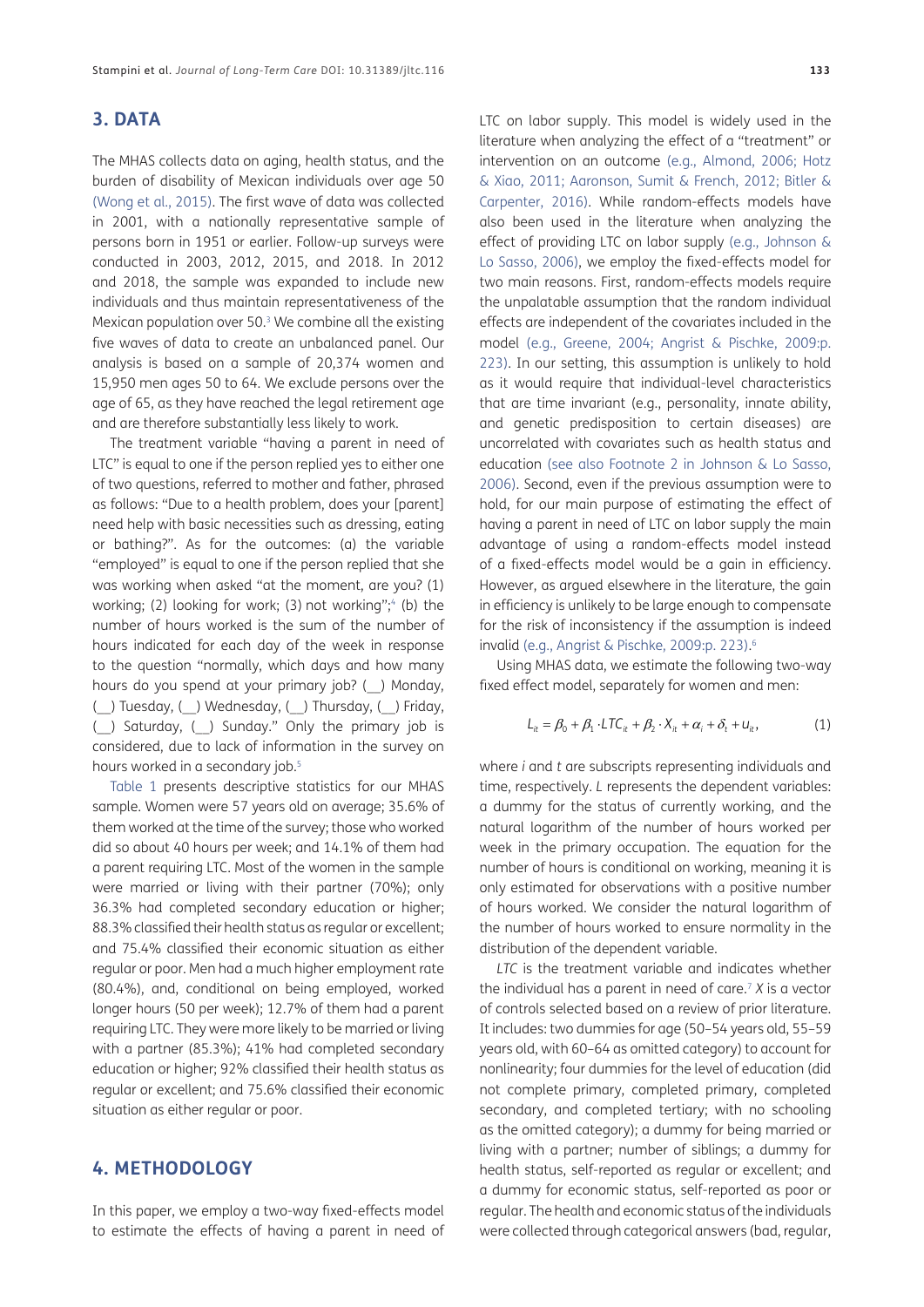good, very good, excellent). We transformed them into indicator variables to avoid modalities with relatively few answers.

 $\alpha_{\scriptscriptstyle \! i}$  and  $\delta_{\scriptscriptstyle \! t}$  represent individual-specific and timespecific fixed effects, respectively. The individual-specific fixed effects account for time-invariant individual characteristics that may be correlated with both the dependent variable (employment and hours worked) and the treatment variable (having a parent in need of LTC). Therefore, these fixed effects account for important potential confounders such as the individuals' personality, industriousness, innate ability, family background, and genetic predisposition to certain diseases. Importantly, these individual fixed effects also account for timeinvariant characteristics of the individuals' parents that may confound our relation of interest, such as parents' education level, innate ability, and genetic predisposition to certain diseases. The time-specific fixed effects, which correspond to each survey year (2003, 2012, 2015, and 2018; with 2001 as omitted category), account for timevarying factors that are common across individuals and that may be correlated to both our outcomes and having a parent in need of LTC, such as macroeconomic conditions (e.g., recessions), changes of government, and gender stereotypes (that may be slowly changing over time).

The *β*'s are parameters to be estimated, and *u* is an error term with the usual distributional assumptions. For variables with a significant percentage of missing values (more than 5%), i.e. being married or living with a partner, number of siblings, economic status, and health status, we replace the missing values with a zero and add a dummy variable indicating that the value is missing (as, for example, in [Almond et al., 2010](#page-10-8)).

When the dependent variable is the dummy for working, *β*<sub>1</sub> estimates the change in the probability of working (in percentage points) associated with having one parent in need of LTC. When the dependent variable is the natural logarithm of the number of hours worked per week,  $\beta_1$  provides an approximation of the percentage change in the number of hours worked, conditional on remaining employed. This approximation is accurate for values of  $\beta$ <sub>1</sub> close to zero, but worsens as the values get farther from zero. The literature usually refers to the scale of the betas as "log-points." The exact percentage change can be obtained from  $\beta$ , by using the formula  $exp(\beta_1)-1$ .

We use a linear model also in the case of a dichotomous dependent variable because it produces consistent estimates (under the usual assumptions) and allows accounting for individual and time fixed effects. In contrast, non-linear models like probit or logit with fixed effects are known to be biased because of the incidental parameter problem, especially when the number of time periods is small as in our application (see, e.g., [Lancaster,](#page-11-10) [2000](#page-11-10); [Greene, 2004](#page-11-9)).

In addition to the fixed-effect model, we also estimate OLS with and without controls. OLS estimates without controls are presented for reference, in the same spirit as the descriptive statistic results in [Table 1.](#page-2-0) They show, for the pooled data (2001 to 2018), the unadjusted average difference in employment and the natural logarithm of hours worked (conditional on employment) between individuals with a parent in need of LTC and others with no parent in need of LTC. Intuitively, they give the unadjusted difference in the average outcome between the observations in the "treated" and "control" groups. OLS estimates with controls are also presented for reference, to show how the estimate of the treatment effect changes across models. Fixed-effect estimates are the focus of the analysis, and aim to estimate the causal effect of having a parent in need of LTC on labor supply, while controlling for time-variant observed and unobserved confounders that vary across individuals (by using individual fixed effects), and those confounders that vary over time but are common across individuals (by using time fixed effects).

# **5. CAUSAL EFFECTS OF LTC NEEDS ON LABOR SUPPLY IN MEXICO**

[Table 2](#page-6-0) reports the results of the estimation of equation (1) for both the probability of employment (Panel A) and the logarithm of the number of hours worked, conditional on working (Panel B), for both women and men. [Table 2](#page-6-0) also shows results from the OLS models with and without controls.

We first consider the OLS model without controls, which provides an estimate of the observed difference in average outcomes between individuals who have a parent in need of LTC and those who do not (the estimated coefficient for "Father or mother requires LTC"), as well as the average outcome for the individuals who do not have a parent in need of LTC (the estimated constant term). Panel A shows that the employment rate of women who have a parent in need of LTC, while lower, is not statistically different from that of women who do not have parent in need of LTC. In contrast, the employment rate of men who have a parent in need of LTC is 1.82 percentage points higher (significant at the 10% level) than that of men who do not. When considering hours worked (conditional on employment), women with a parent in need of LTC work –5.98 log points, or –5.8%, less than those without such parent (significant at the 5% level), while the estimated difference is not statistically different from zero for men (0.00139). These observed differences, however, may not be interpreted as reflecting causal effects because there may be variables that simultaneously affect both having a parent in need of LTC and employment/hours worked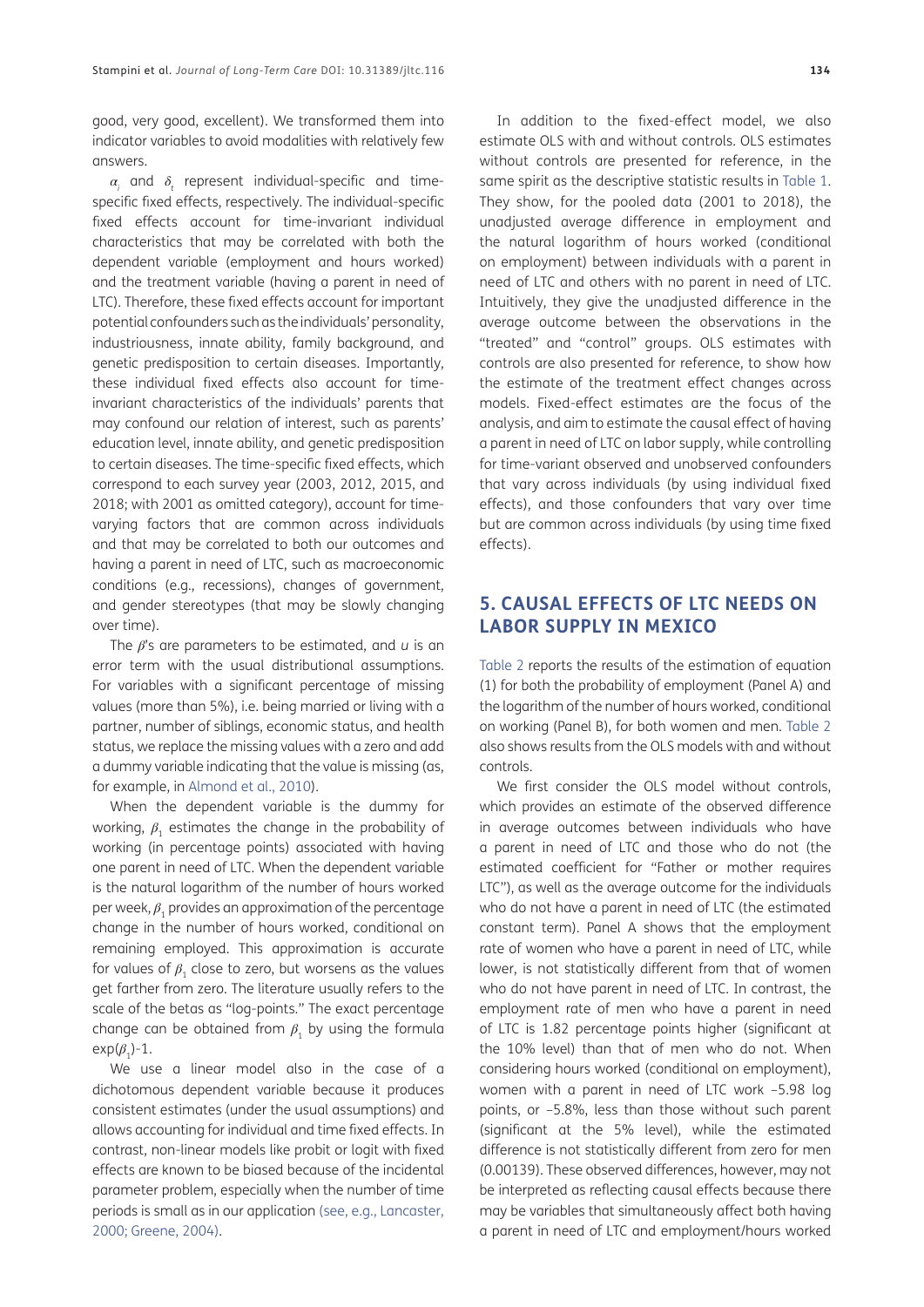|                                        | <b>WOMEN</b> |             |              | <b>MEN</b> |              |              |
|----------------------------------------|--------------|-------------|--------------|------------|--------------|--------------|
|                                        | <b>OLS</b>   | <b>OLS</b>  | FE           | <b>OLS</b> | <b>OLS</b>   | FE.          |
| Father or mother requires LTC          | $-0.0127$    | $-0.0175*$  | $-0.0242**$  | $0.0182*$  | 0.0110       | 0.00444      |
|                                        | (0.00976)    | (0.00950)   | (0.0123)     | (0.00942)  | (0.00932)    | (0.0135)     |
| Age 50-54                              |              | $0.149***$  | 0.0346       |            | $0.194***$   | $0.0784***$  |
|                                        |              | (0.00831)   | (0.0217)     |            | (0.00875)    | (0.0236)     |
| Age 55-59                              |              | $0.0833***$ | $0.0359***$  |            | $0.137***$   | $0.0767***$  |
|                                        |              | (0.00813)   | (0.0132)     |            | (0.00879)    | (0.0145)     |
| Married or living with partner (a)     |              | $-0.202***$ | $-0.0754***$ |            | $0.0310***$  | 0.0284       |
|                                        |              | (0.00774)   | (0.0207)     |            | (0.0104)     | (0.0270)     |
| Number of siblings (a)                 |              | 0.00107     | 0.00407      |            | 0.000949     | $-0.00229$   |
|                                        |              | (0.00115)   | (0.00274)    |            | (0.00110)    | (0.00279)    |
| Excellent to regular health status (a) |              | $0.0534***$ | $0.0268**$   |            | $0.206***$   | $0.0595***$  |
|                                        |              | (0.00980)   | (0.0134)     |            | (0.0148)     | (0.0169)     |
| Regular or poor economic status (a)    |              | $-0.00489$  | $-0.0231**$  |            | $-0.0500***$ | $-0.0436***$ |
|                                        |              | (0.00847)   | (0.0108)     |            | (0.00777)    | (0.0120)     |
| Did not complete primary schooling     |              | 0.00601     |              |            | $-0.00641$   |              |
|                                        |              | (0.0101)    |              |            | (0.0117)     |              |
| Completed primary schooling            |              | $0.0209*$   |              |            | $-0.0326***$ |              |
|                                        |              | (0.0108)    |              |            | (0.0122)     |              |
| Completed secondary schooling          |              | $0.112***$  |              |            | $-0.0592***$ |              |
|                                        |              | (0.0111)    |              |            | (0.0122)     |              |
| Completed tertiary schooling           |              | $0.188***$  |              |            | $-0.0525***$ |              |
|                                        |              | (0.0153)    |              |            | (0.0134)     |              |
| Year = $2003$                          |              | $0.0159*$   | $-0.00493$   |            | $0.0213**$   | $-0.0158$    |
|                                        |              | (0.00961)   | (0.00903)    |            | (0.00936)    | (0.00964)    |
| Year = $2012$                          |              | $0.0306***$ | $-0.0804***$ |            | $-0.0293***$ | $-0.287***$  |
|                                        |              | (0.0110)    | (0.0302)     |            | (0.0107)     | (0.0376)     |
| Year = $2015$                          |              | $0.0704***$ | $-0.0640*$   |            | 0.00148      | $-0.284***$  |
|                                        |              | (0.0105)    | (0.0328)     |            | (0.0108)     | (0.0405)     |
| Year = $2018$                          |              | $0.0717***$ | $-0.105***$  |            | 0.00536      | $-0.322***$  |
|                                        |              | (0.0103)    | (0.0386)     |            | (0.00949)    | (0.0461)     |
| Constant                               | $0.342***$   | $0.266***$  | $0.391***$   | $0.803***$ | $0.536***$   | $0.875***$   |
|                                        | (0.00365)    | (0.0170)    | (0.0408)     | (0.00351)  | (0.0216)     | (0.0481)     |
| Observations                           | 19,605       | 19,163      | 19,163       | 14,780     | 14,336       | 14,336       |
| R-squared                              | 0.000        | 0.083       | 0.010        | 0.000      | 0.066        | 0.041        |
| Number of individuals                  |              |             | 10,523       |            |              | 8,140        |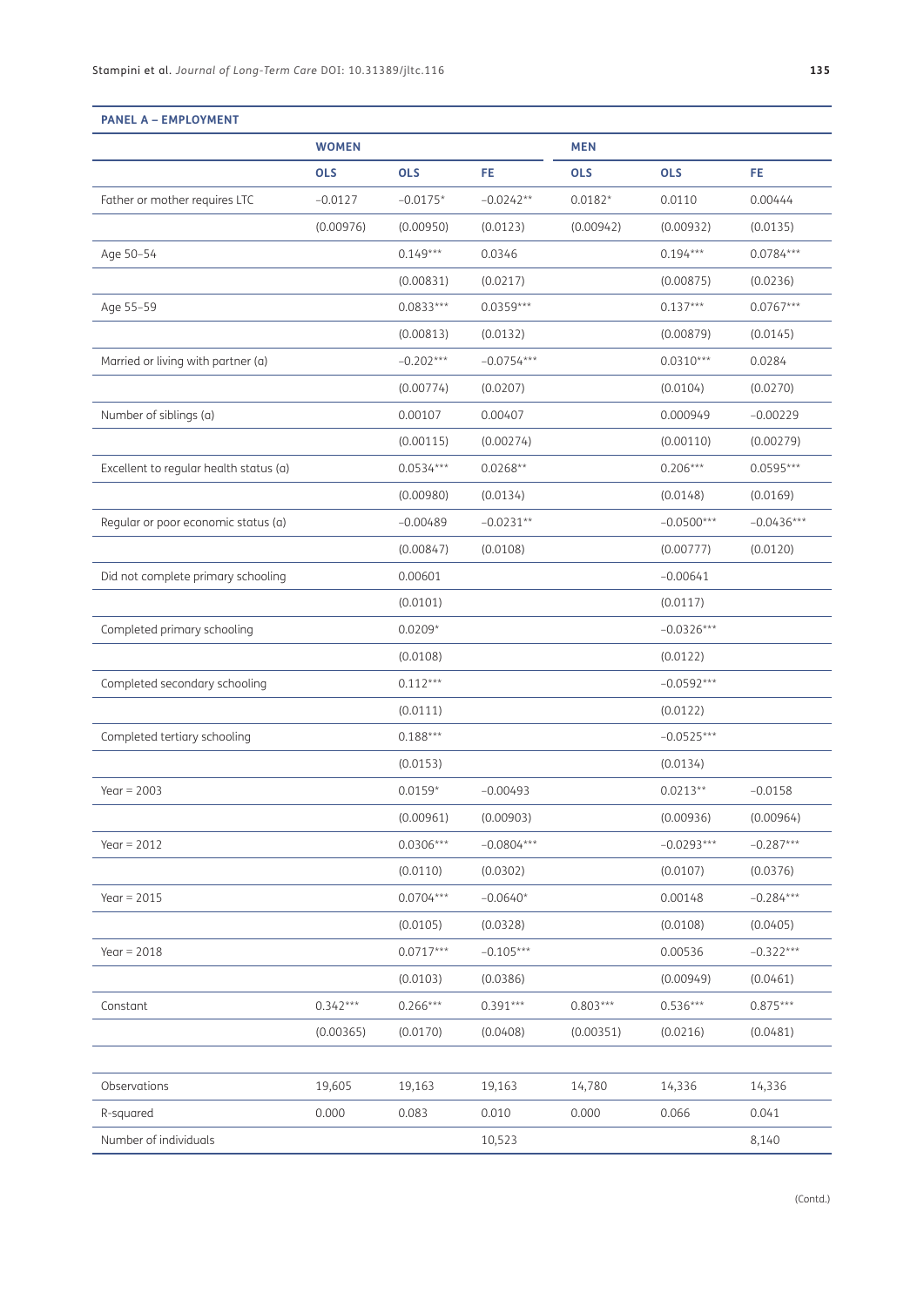|                                        | <b>WOMEN</b> |              |             | <b>MEN</b> |              |             |
|----------------------------------------|--------------|--------------|-------------|------------|--------------|-------------|
|                                        | <b>OLS</b>   | <b>OLS</b>   | FE.         | <b>OLS</b> | <b>OLS</b>   | FE          |
| Father or mother requires LTC          | $-0.0598**$  | $-0.0667***$ | $-0.0703**$ | 0.00139    | 0.000441     | $-0.0220$   |
|                                        | (0.0248)     | (0.0250)     | (0.0335)    | (0.0113)   | (0.0114)     | (0.0156)    |
| Age 50-54                              |              | $0.111***$   | 0.00185     |            | $0.0908***$  | 0.0170      |
|                                        |              | (0.0223)     | (0.0589)    |            | (0.0103)     | (0.0278)    |
| Age 55-59                              |              | $0.0872***$  | 0.0326      |            | $0.0548***$  | $0.0407**$  |
|                                        |              | (0.0229)     | (0.0373)    |            | (0.0104)     | (0.0176)    |
| Married or living with partner (a)     |              | $-0.0575***$ | 0.0127      |            | $0.0620***$  | $-0.0121$   |
|                                        |              | (0.0161)     | (0.0550)    |            | (0.0130)     | (0.0329)    |
| Number of siblings (a)                 |              | 0.00246      | 0.000182    |            | $0.00350***$ | $-0.00155$  |
|                                        |              | (0.00275)    | (0.00742)   |            | (0.00133)    | (0.00330)   |
| Excellent to regular health status (a) |              | 0.00785      | 0.00163     |            | $0.0673***$  | 0.0206      |
|                                        |              | (0.0303)     | (0.0395)    |            | (0.0198)     | (0.0229)    |
| Regular or poor economic status (a)    |              | $-0.0226$    | $-0.00463$  |            | $-0.0203**$  | $-0.00658$  |
|                                        |              | (0.0184)     | (0.0280)    |            | (0.00910)    | (0.0140)    |
| Did not complete primary schooling     |              | 0.00724      |             |            | 0.00625      |             |
|                                        |              | (0.0308)     |             |            | (0.0139)     |             |
| Completed primary schooling            |              | $0.0667**$   |             |            | $0.0487***$  |             |
|                                        |              | (0.0316)     |             |            | (0.0141)     |             |
| Completed secondary schooling          |              | $0.101***$   |             |            | $0.0547***$  |             |
|                                        |              | (0.0294)     |             |            | (0.0142)     |             |
| Completed tertiary schooling           |              | $0.101***$   |             |            | $-0.0104$    |             |
|                                        |              | (0.0320)     |             |            | (0.0152)     |             |
| Year = $2003$                          |              | $-0.225***$  | $-0.184***$ |            | $-0.116***$  | $-0.121***$ |
|                                        |              | (0.0241)     | (0.0253)    |            | (0.0108)     | (0.0114)    |
| Year = $2012$                          |              | $-0.201***$  | $-0.286***$ |            | $-0.0967***$ | $-0.191***$ |
|                                        |              | (0.0243)     | (0.0896)    |            | (0.0119)     | (0.0476)    |
| Year = $2015$                          |              | $-0.261***$  | $-0.342***$ |            | $-0.114***$  | $-0.226***$ |
|                                        |              | (0.0238)     | (0.0969)    |            | (0.0126)     | (0.0505)    |
| Year = $2018$                          |              | $-0.199***$  | $-0.323***$ |            | $-0.0673***$ | $-0.224***$ |
|                                        |              | (0.0226)     | (0.112)     |            | (0.0105)     | (0.0566)    |
| Constant                               | 3.532***     | $3.600***$   | $3.744***$  | $3.845***$ | 3.707***     | $3.961***$  |
|                                        | (0.00828)    | (0.0442)     | (0.117)     | (0.00402)  | (0.0270)     | (0.0593)    |
|                                        |              |              |             |            |              |             |
| Observations                           | 6,636        | 6,499        | 6,499       | 11,805     | 11,458       | 11,458      |
| R-squared                              | 0.001        | 0.034        | 0.048       | 0.000      | 0.036        | 0.048       |
| Number of Individuals                  |              |              | 4,493       |            |              | 7,053       |

<span id="page-6-0"></span>**Table 2** Effect of having a parent in need of LTC on Labor Supply in Mexico, Women and Men Ages 50–64.

Source: Authors' calculations based on 2001–2018 MHAS data. Note: Standard errors in parentheses. \*\*\* p < 0.01, \*\* p < 0.05, \* p < 0.10. (a): variables for which missing values were replaced with "0", and a dummy variable for missing value was included in the estimation.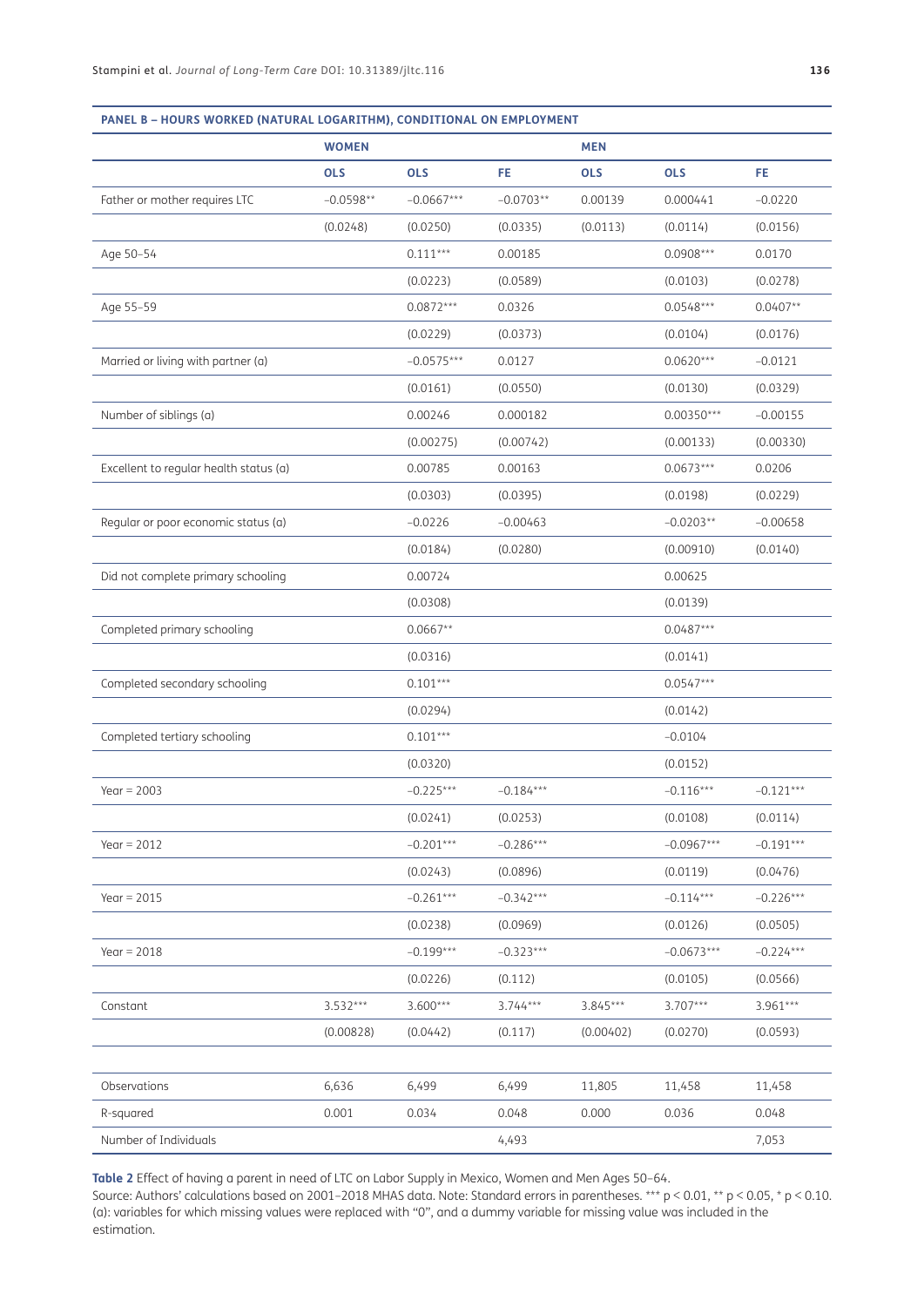(e.g., education level, health and economic status, etc.), thus confounding our relation of interest.

[Table 2](#page-6-0) also presents results from the OLS models with controls, which aim at controlling for some of those observed confounders. Note that this OLS model also includes time fixed effects, and thus adjusts for timevarying confounders that are common across individuals (e.g., macroeconomic conditions, administration changes, gender stereotypes, etc.). After adjusting for the observed variables in [Table 2,](#page-6-0) we find that, for women, the estimated coefficient for having a parent in need of LTC is negative and statistically significant for both employment and hours worked (at the 10% level for employment), while they are not statistically different from zero for men. For employment, the results indicate that, for women, having a parent in need of LTC is associated with a decrease in the probability of employment by 1.75 percentage points, and with a decrease in the number of hours worked of 6.67 log points (or 6.5%). While these OLS results adjust for some potentially relevant confounders, there may be other potential unobserved confounders that may bias our relation of interest, such as the individual's personality, industriousness, innate ability, family background and genetic predisposition to certain diseases, as well as the parents' education level, innate ability, and genetic predisposition to certain diseases. For this reason, our preferred model is the fixed-effects model in equation (1), as it further adjusts for time-invariant confounders like those previously mentioned—by including individual fixed effects.

The results from our two-way fixed effects model indicate that having a parent in need of LTC reduces women's probability of employment by 2.42 percentage points. This corresponds to a fall by 7.1%, relative to the average employment rate of women with no parent in need of LTC (34.2%; the estimated constant term in the OLS without controls in [Table 2](#page-6-0)). In addition, for women who remain employed, having a parent in need of LTC reduces the number of hours worked in the primary occupation by 7.03 log-points, or 7.3%. This is equivalent to a reduction of 2.9 hours of paid work per week, relative to the average of 39.99 hours of work per week for women with no parents in need of LTC (the estimated constant term in the OLS without controls, with number of hours of work per week (not in logarithm) as dependent variable; not shown in the tables). In contrast to the results for women, the estimated effects of having a parent in need of LTC on employment and hours worked for men are both not statistically different from zero, with the estimated effect for employment being positive (0.00444) and for hours worked being substantially smaller in magnitude than the one for women  $(-0.022 \text{ vs } -0.0703)$ .

Overall, one key finding of our analysis is the lack of effect of having a parent in need of LTC on men's labor supply, while such effects are negative, statistically significant, and economically non-negligible for women. For men, the estimated effects are in general small in magnitude and not significantly different from zero across the board: men ages 50–64 do not significantly alter their employment or work intensity in response to their parents' care dependence. In contrast, for women, the effect of having a parent in need of LTC on labor supply is not only statistically significant, but also of nonnegligible magnitude: a decrease of about 7% in both employment and hours worked relative to women with no parent in need of LTC.

Interestingly, note that despite adding further controls when moving from the OLS without controls to our preferred fixed-effects model, the estimates of *β*1 (our parameter of interest) are relatively stable in magnitude and in statistical significance across models. For example, for women, the estimated effect of having a parent in need of LTC on employment ranges from –1.27 percentage points in the OLS without controls to –2.42 in the fixed effects model, and from –5.98 to –7.03 log-points for hours worked. Moreover, when considering the three models for a given outcome and gender, the estimates of  $\beta$ <sub>1</sub> are not statistically different from each other (e.g., their confidence intervals overlap). This is congruent with the treatment variable "having a parent in need of LTC" being relatively exogenous, and the estimated effects being causal. Consider the fact that our estimated effect remains relatively stable as we control for a much wider array of possible observed and unobserved confounders when moving from the OLS without controls to the two-way fixed-effects model. Intuitively, this gives us confidence that if there existed an unobserved confounder that *simultaneously* varied across individuals *and* over time (which our fixedeffects model does not directly control for), adding it to our model would not drastically change our estimated effect.<sup>8</sup> While we cannot be certain that this is indeed the case, the consistency of our estimated effects across the models considered, along with the wide array of observed and unobserved confounders our two-way fixed effects model controls for, suggests that it is plausible that our estimates are causal.

Finally, for completeness, we briefly discuss other estimated coefficients from our fixed-effects models. When controlling for individual and time fixed effects, few more variables significantly affect women's employment. This is significantly lower for women that are married or live with a partner (by 7.5 percentage points [p.p.]) or have a low or regular economic status (by 2.3 p.p.); and higher for women with a regular or excellent health status (by 2.7 p.p.) or that are younger than 60. In contrast, no control variable simultaneously varying over time and across individuals significantly affects the number of hours worked, conditional on remaining employed. Some of those variables also affect men's employment, e.g. age and having low or regular economic status decrease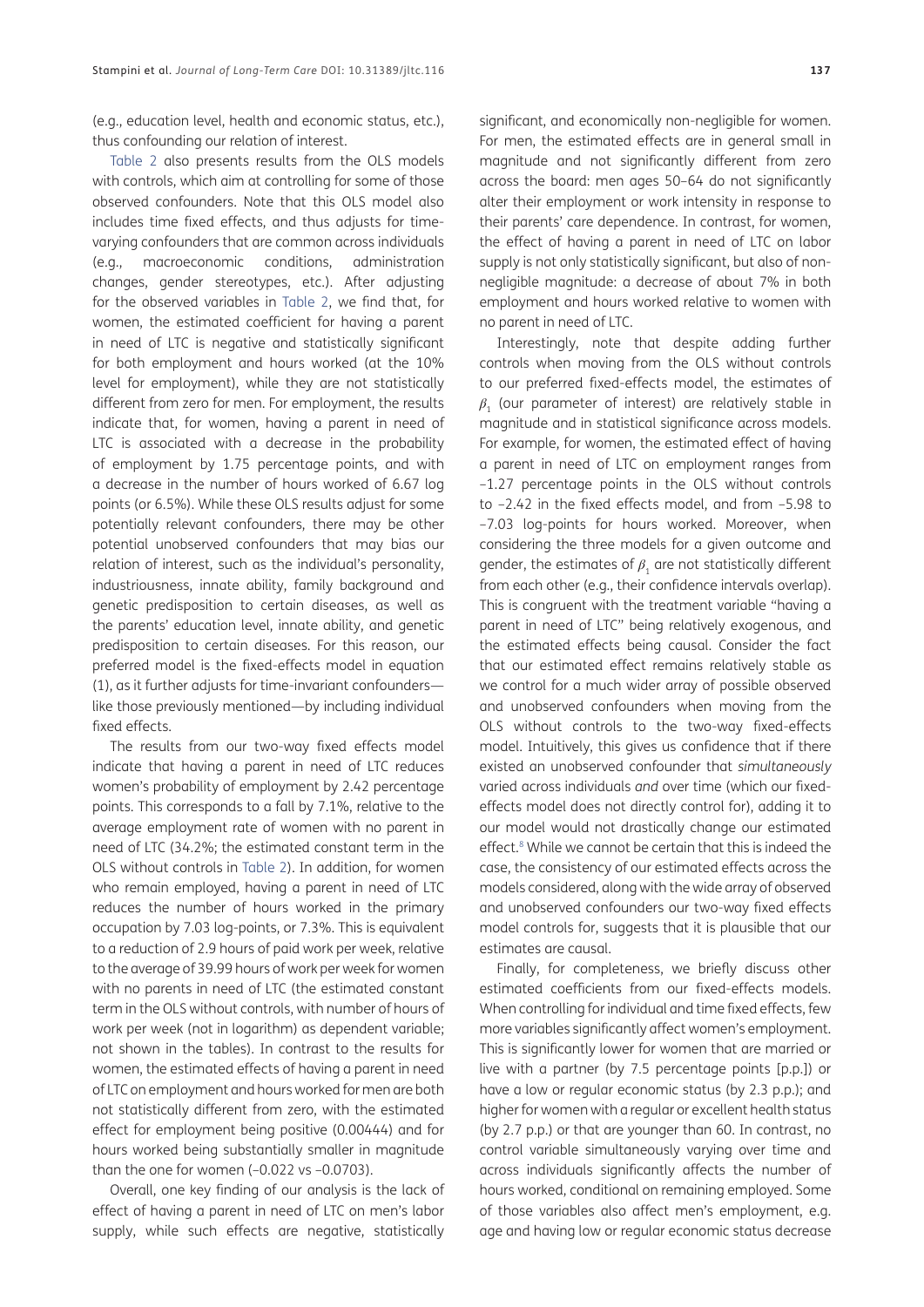employment (by 7.7 p.p. for men younger than 60, and by 4.4 p.p. for those with low or regular economic status), while having regular or excellent health increases it (by 6.0 p.p.). For men, however, being married or living with a partner does not seem to affect employment.

## **5.1. RELATION WITH THE LITERATURE THAT ESTIMATES THE EFFECT OF PROVIDING LTC ON LABOR SUPPLY USING "HAVING A PARENT IN NEED OF LTC" AS AN INSTRUMENT**

As discussed in Section 2, previous literature has focused on estimating the effect of providing LTC on labor supply, instead of the effect of having a parent in need of LTC, as we do in this paper. Some papers have used having a parent in need of LTC (or measures of parental health) as an instrumental variable (e.g., [Heitmueller, 2007\)](#page-11-2). In this subsection, we relate the methodology we use to that of those papers and explain where our work fits in their context.

Instrumental variable (IV) methods are based on the availability of a so-called instrumental variable ("having a parent in need of LTC"), which is used to estimate the effect of a given treatment ("providing LTC") on an outcome (labor supply). The main assumption of IV methods is the exclusion restriction, which requires the instrument to affect the outcome *only* through the treatment; in other words, it rules out direct effects of the instrument on the outcome (e.g., Angrist & Pischke, 2009:p.155). In the present context, it requires that having a parent in need of LTC affects labor supply *only* through its effect on providing LTC, i.e., that providing LTC is the *only* channel how having a parent in need of LTC can affect labor supply. Therefore, this assumption rules out the existence of other channels through which having a parent in need of LTC can affect the individual's labor supply, some of which were discussed in Section 2 (e.g., individuals increasing labor supply to pay for parents' LTC and/or medical expenses, or to help support their parents economically).<sup>[9](#page-10-9)</sup>

Under the exclusion restriction assumption, the IV estimator of the effect of the treatment (providing LTC) on the outcome (labor supply) equals the effect of the instrument (having a parent in need of LTC) on the outcome (labor supply) divided by the effect of the instrument (having a parent in need of LTC) on the treatment (providing LTC). In the econometrics literature, the effect of the instrument on the outcome is usually referred to as the "reduced-form effect," and the effect of the instrument on the treatment as the "first-stage effect" (see, e.g., Angrist & Pischke, 2009:p.120). In this instrumental variable context, our fixed-effects model in equation (1) can be thought of as estimating the reduced-form effect of the instrument (having a parent in need of LTC) on labor supply, which is given by  $\beta_1$ . In principle, if we had information on the provision of LTC, we could obtain an IV estimate of the effect of providing

LTC on labor supply by dividing  $\beta_1$  by the effect of having a parent in need of LTC on provision of LTC (the firststage effect). Unfortunately, our data does not contain information on the current provision of LTC.

To get a sense of the possible magnitude of the effect of providing LTC on labor supply employing the results from [Table 2](#page-6-0) as our "reduced-form effects," we employ a secondary data set to get a back-of-theenvelope estimate of the effect of "having a parent in need of LTC" on "providing LTC" (the first-stage effect). Constructing IV estimates from reduced-form and firststage estimates coming from different data sets is not uncommon in the literature (e.g., [Angrist, 1990\)](#page-10-10). Data from the 2014 Mexican time-use survey show that 6.85% of women ages 50 to 64 provide LTC. This is likely to be an upper-bound estimate of the figure that we would apply to MHAS data used in model (1), as LTC in the time-use survey is not restricted to women's parents. In [Table 1](#page-2-0), we saw that 14.1% of women in our sample have a parent in need of LTC. This suggests that no more than 49% of women with parents in need of LTC actually provide it  $(0.0685/0.1410 = 0.4858)$ . Taking this number as our back-of-the-envelope estimate of the first-stage effect of having a parent in need of LTC on providing LTC, the IV estimates of the effect of "providing LTC" on women's labor supply would therefore be equal to  $\beta$ <sub>1</sub>/0.4858, i.e., about twice as large as our estimates of  $\beta_1$ . For example, under the exclusion restriction assumption and using our previous finding that for women the effect of having a parent in need of LTC on both employment and hours worked was a decrease of about 7%, the back-of-the-envelope calculations above suggest that for women the effect of *providing LTC* on both employment and hours worked is a decrease of about 15%.[10](#page-10-11)

## **6. CONCLUSIONS AND POLICY IMPLICATIONS**

In a context of lack of public services and insufficient or unaffordable market supply, the responsibility of supporting care dependent individuals in Mexico, and in Latin America and the Caribbean more generally, is traditionally borne by families. Worldwide, and Mexico is no exception, most of this responsibility falls on women. This hinders the promotion of women's employment, with likely consequences on women's economic autonomy, gender equality and the distribution of power within the household.

These issues have been analyzed in high-income countries that are further along in the demographic transition, while evidence from emerging regions is still mostly anecdotal or descriptive. In this study, we provide the first evidence of the causal effect of parental LTC needs on employment and the number of hours worked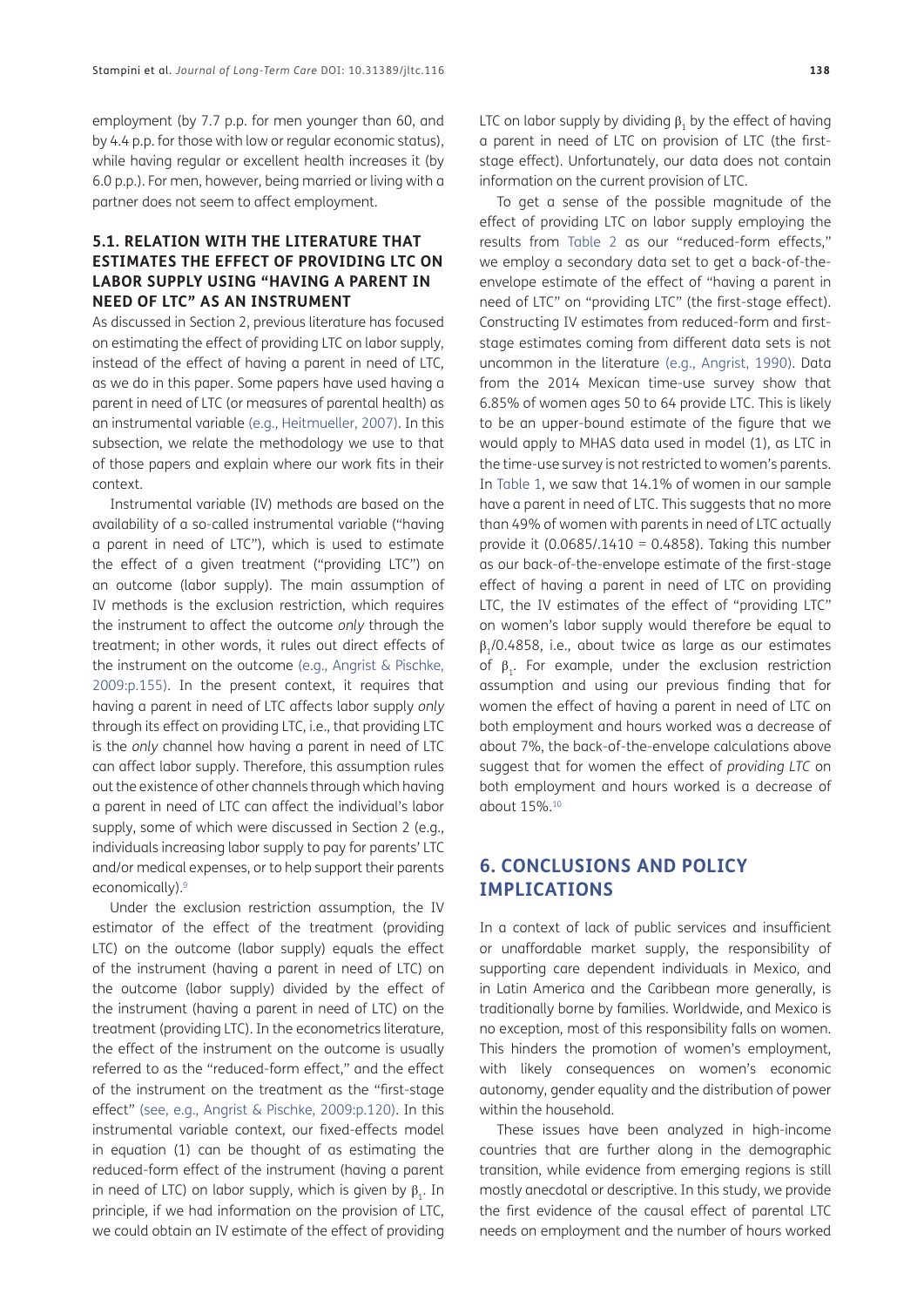in a Latin American country. Exploiting the longitudinal nature of the Mexican Health and Aging Study, we show that having a parent in need of LTC significantly reduces labor supply for women ages 50–64 on both the extensive and intensive margins. In contrast, there is no effect of parents' LTC needs on male employment and work intensity.

The magnitude of our results is within the range of those in the existing literature. Most of the literature, however, has focused on the effect of providing LTC instead of the effect of having a parent in need of LTC. Among studies that use fixed-effect models, [Crespo and](#page-10-2) [Mira \(2014\)](#page-10-2) find the largest impact of the provision of LTC on employment: a 45–65% reduction in the probability of being employed for women providing daily caregiving in Southern Europe (using fixed-effects combined with instrumental variables). The largest effect on hours of paid work is found by [Van Houtven, Coe and Skira \(2013\)](#page-11-5): a reduction by three hours of work per week for individuals providing intensive caregiving in the United States. [Leigh](#page-11-1) [\(2010\)](#page-11-1) estimates that caregiving reduces labor market participation by five percentage points, and weekly hours worked by 1.2. Although we focus on the effect of having a parent in need of LTC (rather than LTC provision), our result for the employment rate is intermediate in terms of magnitude relative to the existing literature, with an estimated reduction by 7.1%. In contrast, our estimation of the effect on the number of hours worked, at –7.3%, is on the high side of the range. Importantly, in line with most existing literature, we find that LTC only affects women's labor supply.

Beyond the immediate effects on income, the negative impact of parents' LTC needs on female employment and number of hours worked is likely to have long-term consequences through slower career progression and wage growth. It is likely to make caregivers less prepared to fund their own retirement, hence more dependent on family and government support. The fact that this is only observed for women, while men continue their professional life, irrespective of parents' LTC needs, has important gender equality implications.

These challenges will increase in the next few decades, due to rapid population aging and the consequent forecasted growth in the demand for LTC. Aging will increase the demand for eldercare, while families are becoming smaller, have fewer children, and are more geographically dispersed. The burden of LTC may constrain the future growth of female labor supply, in a region where female employment rates have been historically low, with negative effects on economic growth [\(ECLAC/ILO, 2019](#page-10-12)).

All of these considerations point to the need for reforms to rebalance the burden of care within families and reduce its impacts on women's employment. The policy options include the creation of LTC systems, financed for example through social insurance schemes or general taxation. This option would professionalize the supply of LTC, with the potential to create high-quality formal jobs for both women and men, as observed in other regions in the world.<sup>11</sup>

The creation of LTC systems, however, will not entirely replace the provision of care by family members. To promote a more equal distribution of the remaining tasks across genders, as well as to ensure an equitable participation of men in the LTC profession, social norms need to change. In this regard, social and education policies could strengthen initiatives focused on reshaping the traditional cultural norms around the provision of care. Finally, the creation of LTC systems could be complemented by the introduction of telework and parttime work policies for family members (irrespective of their gender) of care-dependent older persons [\(Addati,](#page-10-14)  [Cattaneo & Pozzan, 2022\)](#page-10-14).

## **NOTES**

- <span id="page-9-0"></span>1 In Spanish, *Estudio Nacional de Salud y Envejecimiento* (ENASEM): [http://www.enasem.org/Index\\_Esp.aspx.](http://www.enasem.org/Index_Esp.aspx)
- <span id="page-9-1"></span>2 In the presence of heterogeneous treatment effects (e.g., when the effect of providing LTC on labor market outcomes vary across individuals), OLS and IV models estimate effects for different groups. Specifically, while OLS estimates the average effect in the population, IV models estimate the average effect of providing LTC only for those individuals who are affected by the instrument (e.g., parental health), usually called the Local Average treatment Effect (LATE) (Angrist and Pischke, 2009:p.155). Therefore, assuming the IV assumptions hold, differences between OLS and IV estimates may come from possible bias in OLS estimates *or* from the fact that OLS and IV models estimate effects for different populations.
- <span id="page-9-2"></span>3 For more information on the sampling framework and the contents of the questionnaire of the MHAS, see: [http://www.](http://www.mhasweb.org/StudyDescription.aspx) [mhasweb.org/StudyDescription.aspx.](http://www.mhasweb.org/StudyDescription.aspx)
- <span id="page-9-3"></span>4 The question has the same phrasing in all waves of the MHAS except 2001, when the person was asked "During the past week, you? (1) worked; (2) had a job but did not work; (3) looked for work; (4) were a student; (5) did home unpaid work; (6) did not work". In this case, the person was classified as "employed" if she answered (1) or (2).
- <span id="page-9-4"></span>5 The question is the same in all waves of the MHAS except in 2001, when the person was asked how many hours she worked during a normal day. The answer to this question was multiplied by six (average number of days worked in MHAS data for people aged 50–64) to obtain the number of hours worked per week. Results are robust to different assumptions on the number of days worked per week.
- <span id="page-9-5"></span>6 For completeness, we also estimated random-effects versions of the fixed-effects models presented below. The random-effect estimates are generally consistent in size and significance with our fixed-effect estimates, and are available from the authors upon request.
- <span id="page-9-6"></span>7 The parent may live with the child, in a separate home, or in an institution. The MHAS also contains information on in-laws in need of LTC. If this is included in the treatment variable (having a parent or in-law in need of LTC), results are not significant. This suggests that employment is affected by the need of LTC of one's own parents, not those of their partner.
- <span id="page-9-7"></span>8 Note that our two-way fixed effect model does implicitly control to some extent for unobserved confounders that simultaneously vary across individuals and over time. As an example, consider the potential confounder "economic status of parents". While our fixed-effects model does not directly control for this variable, the inclusion of individual fixed effects controls to some extent for it by controlling for time-invariant (from 2001 to 2018) characteristics of the parents, such as their education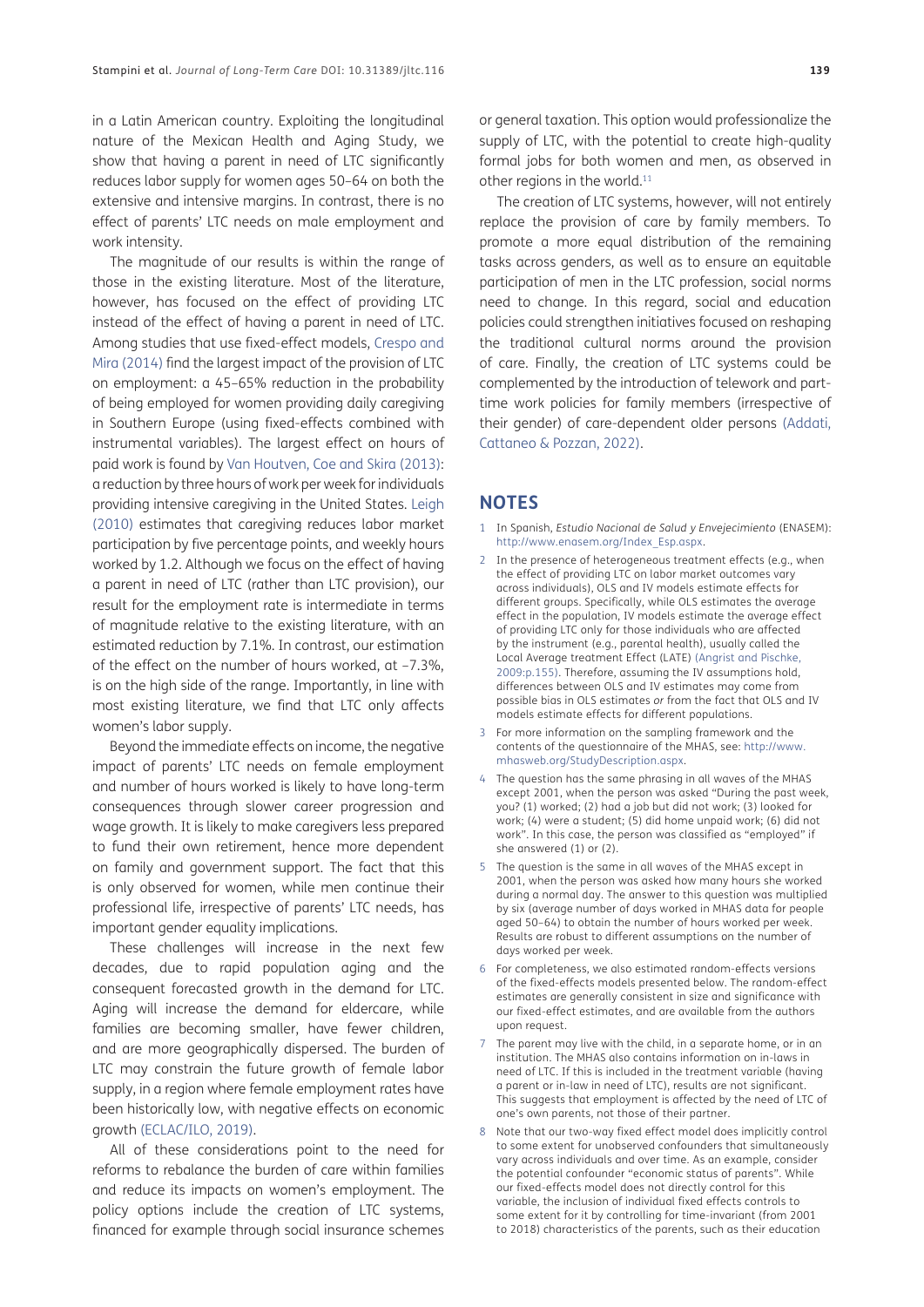level and innate ability, which the literature shows are highly correlated with economic status.

- <span id="page-10-9"></span>9 While this assumption seems unlikely to hold, because individuals may change their labor supply in response to having a parent in need of LTC even if they are not the ones providing LTC (which would violate the exclusion restriction), it has been previously used in the literature.
- <span id="page-10-11"></span>10 If, as previously mentioned, we think of the estimates 0.0685 and thus 0.4858 as upper bounds for their respective parameters, then the estimate of the effect of providing LTC on labor supply given by β<sub>1</sub>/0.4858 would represent a lower bound on this effect.
- <span id="page-10-13"></span>11 This is part of the silver economy. See Okumura et al. (2020).

## **FUNDING INFORMATION**

This paper was prepared as part of, and funded by, the Inter-American Development Bank's Economic and Sector Work RG-E1656.

## **COMPETING INTERESTS**

The authors have no competing interests to declare.

## <span id="page-10-0"></span>**AUTHOR AFFILIATIONS**

**Marco Stampini D** [orcid.org/0000-0002-5269-8346](https://orcid.org/0000-0002-5269-8346) Inter-American Development Bank, US

Maria Laura Oliveri<sup>D</sup> [orcid.org/0000-0002-6098-1942](https://orcid.org/0000-0002-6098-1942) Inter-American Development Bank, US

**Pablo Ibarraran** D[orcid.org/0000-0002-7549-8240](https://orcid.org/0000-0002-7549-8240) Inter-American Development Bank, US

**Carlos Flores** Cal Poly Orfalea College of Business, US

## **REFERENCES**

- **Aaronson, D, Sumit, A** and **French, E.** 2012. The Spending and Debt Response to Minimum Wage Hikes. *American Economic Review,* 102(7): 3111–39. DOI: [https://doi.](https://doi.org/10.1257/aer.102.7.3111) [org/10.1257/aer.102.7.3111](https://doi.org/10.1257/aer.102.7.3111)
- <span id="page-10-14"></span>**Addati, L, Cattaneo, U** and **Pozzan, E.** 2022. *Care at work: Investing in care leave and services for a more gender equal world of work.* Geneva: International Labour Office.
- <span id="page-10-6"></span>**Almond, D.** 2006. Is the 1918 Influenza Pandemic Over? Long-Term Effects of In Utero Exposure in the Post-1940 U.S. Population. *Journal of Political Economy,* 114(4): 672–712. DOI:<https://doi.org/10.1086/507154>
- <span id="page-10-8"></span>**Almond, D, Doyle, JJ, Kowalski, AE** and **Williams, H.** 2010. Estimating marginal returns to medical care: Evidence from at-risk newborns. *The Quarterly Journal of Economics,* 125(2): 591–634. DOI: [https://doi.org/10.1162/](https://doi.org/10.1162/qjec.2010.125.2.591) [qjec.2010.125.2.591](https://doi.org/10.1162/qjec.2010.125.2.591)
- <span id="page-10-10"></span>**Angrist, J.** 1990. Lifetime Earnings and the Vietnam Era Draft Lottery: Evidence from Social Security Administrative Records. *American Economic Review,* 80(3): 313–36.
- **Angrist, J** and **Pischke, J.** 2009. *Mostly Harmless Econometrics: An Empiricist's Companion.* Economics Books, Princeton University Press. DOI: [https://doi.](https://doi.org/10.1515/9781400829828) [org/10.1515/9781400829828](https://doi.org/10.1515/9781400829828)
- **Aranco, N, Bosch, M, Stampini, M, Azuara, O, Goyeneche, L, Ibarrarán, P, Oliveira, D, Retana Torre, MR, Savedoff, B** and **Torres, E.** 2022. *Aging in Latin America and the Caribbean: Social Protection and Quality of Life of Older Persons*. Washington, DC: Inter-American Development Bank (forthcoming).
- **Aranco, N, Stampini, M, Ibarrarán, P** and **Medellín, N.** 2018. *Panorama de envejecimiento y dependencia en América Latina y el Caribe* (Policy Brief No. IDB-PB-273). Washington, DC: Inter-American Development Bank. DOI: <https://doi.org/10.18235/0000984>
- <span id="page-10-7"></span>**Bitler, MP** and **Carpenter, CS.** 2016. Health Insurance Mandates, Mammography, and Breast Cancer Diagnoses. *American Economic Journal: Economic Policy,* 8(3): 39–68. DOI:<https://doi.org/10.1257/pol.20120298>
- <span id="page-10-1"></span>**Bolin, K, Lindgren, B** and **Lundborg, P.** 2008. Your next of kin or your own career? Caring and working among the 50+ of Europe. *Journal of Health Economics,* 27: 718–738. DOI: <https://doi.org/10.1016/j.jhealeco.2007.10.004>
- **Cafagna, G, Aranco, N, Ibarrarán, P, Oliveri, ML, Medellín, N**  and **Stampini, M.** 2019. *Age with care: long-term care in Latin America and the Caribbean* (Monograph No. 745). Washington, DC: Inter-American Development Bank. DOI: <https://doi.org/10.18235/0001972>
- <span id="page-10-5"></span>**Carmichael, F** and **Charles, S.** 2003. The opportunity costs of informal care: does gender matter? *Journal of Health Economics,* 22: 781–803. DOI: [https://doi.org/10.1016/](https://doi.org/10.1016/S0167-6296(03)00044-4) [S0167-6296\(03\)00044-4](https://doi.org/10.1016/S0167-6296(03)00044-4)
- **Ciani, E.** 2012. Informal adult care and caregivers' employment in Europe. *Labour Economics,* 19: 155–164. DOI: [https://doi.](https://doi.org/10.1016/j.labeco.2011.12.001) [org/10.1016/j.labeco.2011.12.001](https://doi.org/10.1016/j.labeco.2011.12.001)
- <span id="page-10-3"></span>**Ciccarelli, N** and **Van Soest, A.** 2018. Informal Caregiving, Employment Status and Work Hours of the 50+ Population in Europe. *De Economist,* 166(3): 363–396. DOI: [https://doi.](https://doi.org/10.1007/s10645-018-9323-1) [org/10.1007/s10645-018-9323-1](https://doi.org/10.1007/s10645-018-9323-1)
- <span id="page-10-2"></span>**Crespo, L** and **Mira, P.** 2014. Caregiving to elderly parents and employment status of European mature women. *Review of Economics and Statistics,* 96(4): 693–709. DOI: [https://doi.](https://doi.org/10.1162/REST_a_00426) [org/10.1162/REST\\_a\\_00426](https://doi.org/10.1162/REST_a_00426)
- <span id="page-10-12"></span>**Economic Commission for Latin America and the Caribbean (ECLAC)/International Labour Organization (ILO)** 2019. *Evolution of and prospects for women's labour participation in Latin America.* Santiago: Employment Situation in Latin America and the Caribbean, No. 21 (LC/ TS.2019/66).
- **Ettner, SL.** 1995. The impact of "parent care" on female labor supply decisions. *Demography,* 32: 63–80. DOI: [https://doi.](https://doi.org/10.2307/2061897) [org/10.2307/2061897](https://doi.org/10.2307/2061897)
- <span id="page-10-4"></span>**Fahle, S** and **McGarry, K.** 2017. *Caregiving and Work: The Relationship between Labor Market Attachment and Parental Caregiving*. (Working Paper 2017–356). Retrieved from the University of Michigan Retirement Research